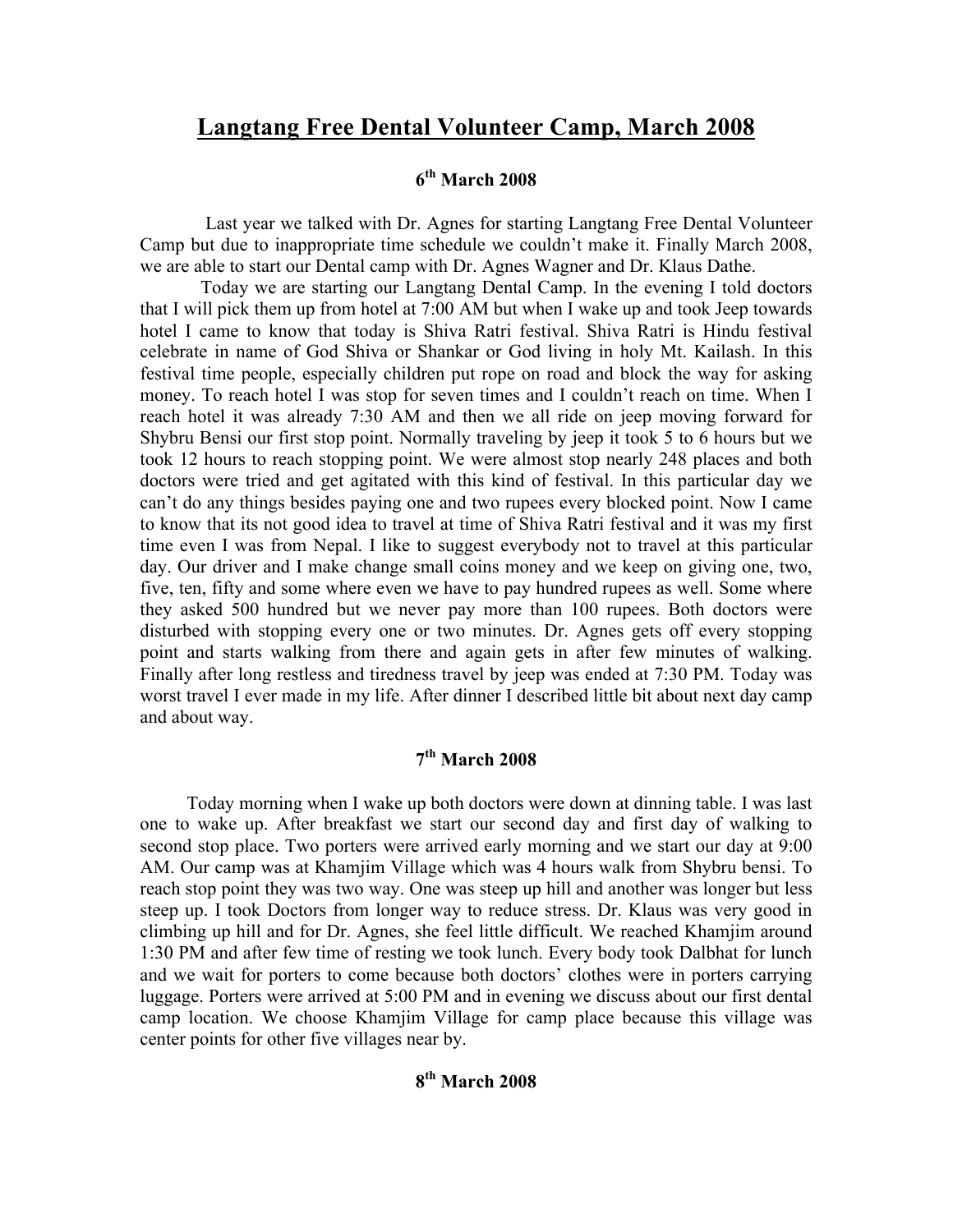Today was our first dental camp day so I was little nervous because we have to play with blood. Our team decides to start camp after 9:00 AM. From early morning we start preparing equipments. We choose front ground of small hotel named Yak. It was safe from windy and was little bit bright. We found new way of sterilizing equipments which was from cooking all equipments in press cooker. After finishing preparing all equipments and place ready from dental camp, we all sat for breakfast.

 Our first patient was little girl of 5 years old whose teeth was infected little so Doctors clean it with machine. When Doctors put machine into her mouth she starts crying with out any pain and that's make her mother feel afraid and worried. Our main aim was to extract infected damage tooth which means to remove the most infected tooth. We were very busy doing extraction of teeth and in mid day we took one hour break for lunch and then after we again continue. Our treatment was ended at 5:00 PM in evening. Altogether 34 patients were present at camp for treatment and out of them 24 teethes were extracted. We did scaling for two patients and filling for three patients. Our dental camp was out side at hotel Yak ground where everybody can see our way of doing treatments so some patients were very afraid and scared so they run away without doing any treatments. We teach all villagers how to brush and when to brush and even distribute some tooth brushes to small children. In evening I went around the village to know their opinion about our Dental camp at their village and most of them feel it that it was greatest support ever someone did. In the village this was first dental camp ever happen up to now. People told us that this camp was so helpful to those poor and old villagers who cannot afford to go to Kathmandu nor Dunche for treatment. In every VDC there is small health post but not any dental program over there. Villagers were saying that if every year such dental camp will be organized in their village then this would be the greatest work that one ever do. All villagers were blessing for longer life to those who plans and make this dental camp happen to their village and heartfelt of thanks to helping hand behind it. Dr. Agnes told villagers that brushing early morning is not necessary; one has to brush after lunch and after dinner. This will be proper way of brushing and one has to teach other same way of brushing. To clean teeth it is not necessary to have tooth paste if poor people don't able to afford it, we can brush teeth without tooth past as well. Later in evening we again sterilize all equipments and then pack it for next day hiking further to lama hotel our next day stop.

## **9th March 2008**

 We all wake up at 7:00 AM in morning and then had breakfast and around 8:15Am we get ready for climbing up hill. Khamjim village was around 1900m and our destination stop point was 2400m. It means we have to climb 500m. After walking of one and half hour we finished climbing up and then the trail was little bit zip zap for two hours but scenery was very beautiful that Mt. Ganesh was seems like watching behind us. We were walking from nearly top of hill from where we could see Thulo shybru on the other side of hill. After two hours of walking we reach small village called Sherpa Goan where we took our lunch. This small village was at 2678m and Lama Hotel was at 2400m so that again we have to walk down. After walking one hour we reach Lama Hotel around 2:00PM. After few minutes rest Doctors took hot shower. Later in evening some patients from Sherpa Goan followed us up to Lama Hotel for extraction. We don't have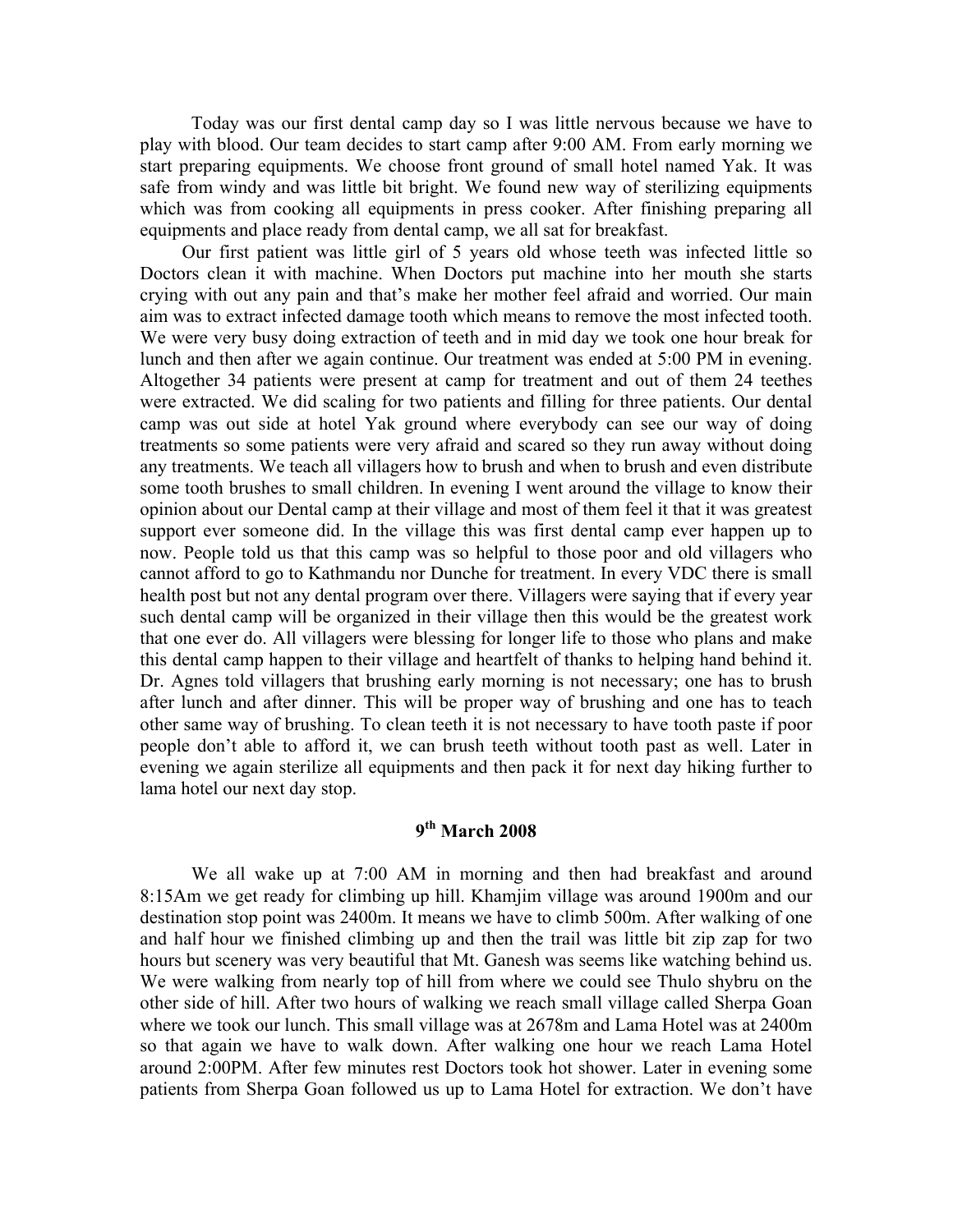any plan for doing treatment in Lama Hotel so I was little confuse to ask Doctors for treatments but those poor patients walked so long way that we can't say no. Then I went to Doctors room and request them. Both Doctors agree to do extraction and we did for four patients. With three patients we extract six teeth and one patient has general check up only. After finishing treatments we again sterilize all equipments and pack for Langtang Dental camp.

#### **10th March 2008**

 As normal day we start walking from Lama Hotel at 8:00AM. On the way we could see some Langur and panoramic view of Mt. Langtang Lirung. After 3 hours of walking we stop at Ghora Tabela for lunch. After finishing lunch then we start walking. Few minutes of walking we reach Army check point where our Doctors pay for national park Permit. Normally we have to pay at Dunche check point which was Langtang National Park headquarter but when we drive in at that time we reach dunche around 6:00Pm and it was quit dark. There was no body to whom we can pay permit fee. We reach Langtang Valley around 3:30PM. Doctors went to room and after few minutes both doctors took hot shower. Dr. Agnes always stays at bed with book to read. Dr. Dathe came to dinning room for hot heater and start reading book.

# **11th, 12th, 13th March 2008**

 Today we wake up little late because it was little cold up here. First we decide to do check up for Mandala School children and then later for villager. First we search for dental treatment place, for that we went to health post but it was very dark and then we check school area but there also it was not possible so we came back to Village View hotel where we found barenda with glass all around near entrance to the room. This place was very bright because light come from all glass windows around and protect wind as well. Today we thought to do treatment without other patients allow seeing. Then we make waiting place down at ground and one has to go when they are call up. After preparing all we sat for breakfast. At same time our Mandala school teacher told me that they want to welcome Doctors. We wait for all children to gather together. Around 9:30AM, all children came to hotel and line up at hotel ground. UKG children had white scarf to offer to Doctors which was cultural way of welcoming guest. Some children came forward to offer scarf to doctors and went back to their line. First all children sang Nepali new National anthem and then they sang other song. Some children move forward to show their dance. After welcoming program was finished Dr. Agnes distributes tooth brushes to all children of village and teach them how to brush the teeth. We have model of teeth in big size from where we show all the children about proper way of brushing. After that we start doing check up to children and altogether 49 children were present. Only one children milk tooth was extracted. Out of 49 children three had defect in teeth but they refuse to do the treatment.

 After finishing children checkup we start with villager, first patient was 50years old man who was little drunken and injection was not working totally. Lots of alcohol smell was comig out of his mouth. I ask the man why you came drinking alcohol and in return he reply that he want to remove his fear by drinking. Up to evening we were able to do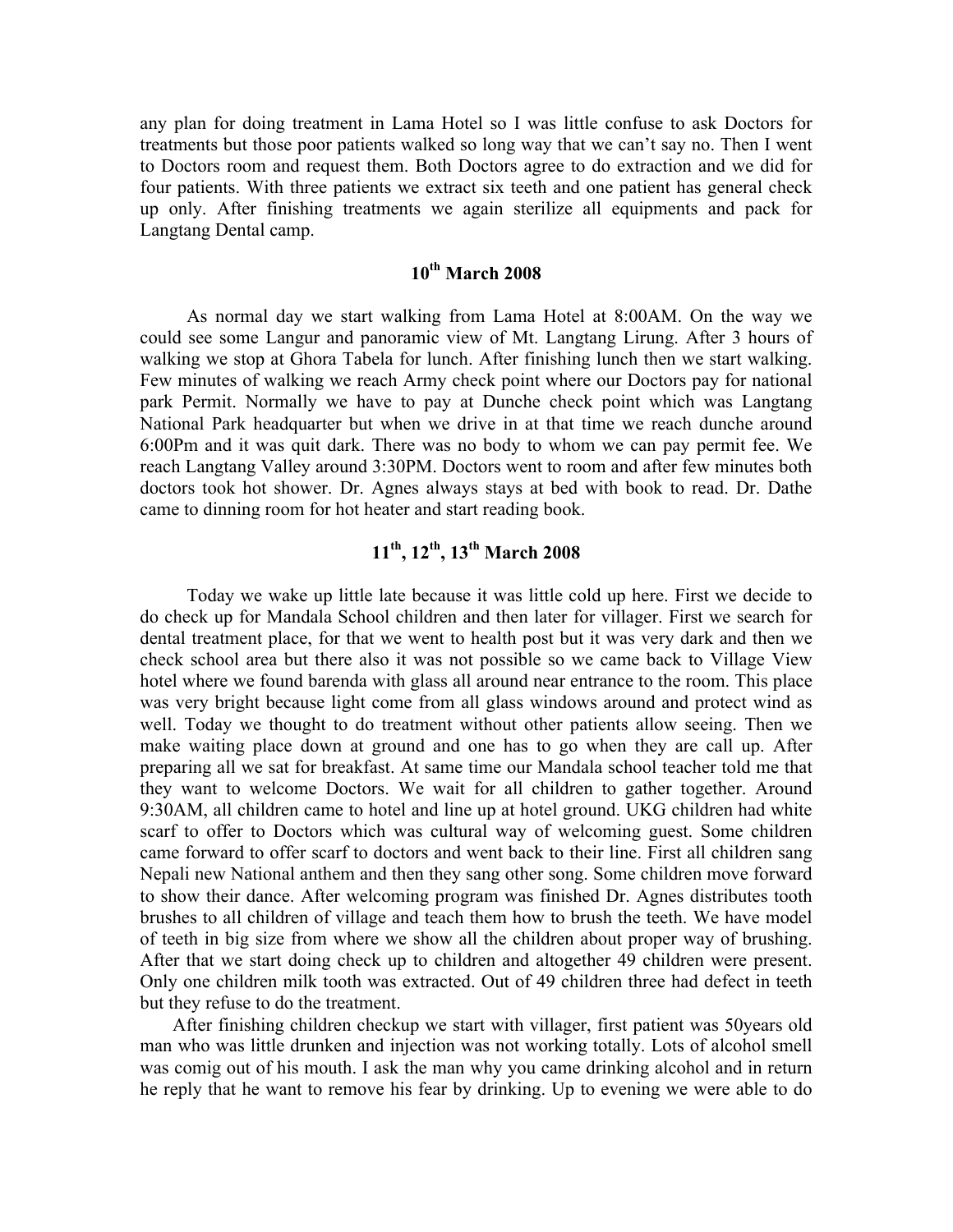treatment for 20 patients and rest we ask them to come next day. From 20 patients we extracted 27 teeth and one filling because machine was broken. One patient root canal treatment was done.

 Second day also we starts treatment with extraction of teeth. Most of villagers were very busy in field work because it was time for wheat plantation. Most of them went far away in field to work and we got 12 patients. Out of 12 patients we extracted 19 teeth and one filling. There was 60 years old man from Sindum who extracted 6 teeth at once. This was biggest number we extracted from one person. In the evening doctors had some free time so they went around village and I went to Mandala school to look around. Teachers were busy preparing question paper because they have to write all question paper many times. I help them preparing question paper and some time I watch teaching method of new Tibetan teacher. In evening some patients came but it was too late and already dark so doctors can't see better so we didn't do any treatment.

 Our two day Dental Camp at Langtang was finished. Today doctors were going to visit Kyanjen Gumba and return back to Langtang. Both doctors went early morning and I didn't went up with them because I was little sick with my throat. I couldn't able to speak properly and pain was there too. Doctors told me that they don't need any guide to go up there but it was my duty to see them that they are alright on the way so I send one of porter to walk behind them to see that they are safe up and return back safe. In mean while I went around village and to school.

#### **14th March 2008**

 Today we have to return back to lama hotel for our next dental camp destination. Early morning around 6:00AM my room door was knocking. I was surprise that who it will be in such early morning. I open door I found one young boy pressing his hand on his cheek. He was requesting me to ask doctors for extraction of his teeth. I told him to wait until doctors wake up. I ask him to come little later but he was waiting out side until 7:00 AM. Doctors wake up at 7:30 AM and then I told doctors about boy and doctors get ready before breakfast for extraction. His tooth was easily extracted and then again one old man was on queue. Then doctors say he will be last man because we have to move down. As soon as old man extraction of tooth was finished we went for breakfast. Our porter make lugged ready. There were some villagers who came to say good bye to us. Villager offer white scarf for good luck on the way. Then we say final good bye to Langtang Valley. We plan to go further than Lama Hotel because it would be easy for next day climbing up hill. I told doctors that we will be going to Landslide Lodge for night so that next day we don't need to go down and only uphill but when we reach Bamboo Lodge it starts raining. So, we stop there for over night because we don't have any rain coat.

## **15th March 2008**

 As usual after breakfast we start walking for next Dental Camp site. Our today's stop point will be Thulo Shybru village which was four and half hours from Bamboo Lodge. When we reach first house of village, the house lady invite us for milk and Tibetan bread (Hard one that can be store for more than months). We reach hotel around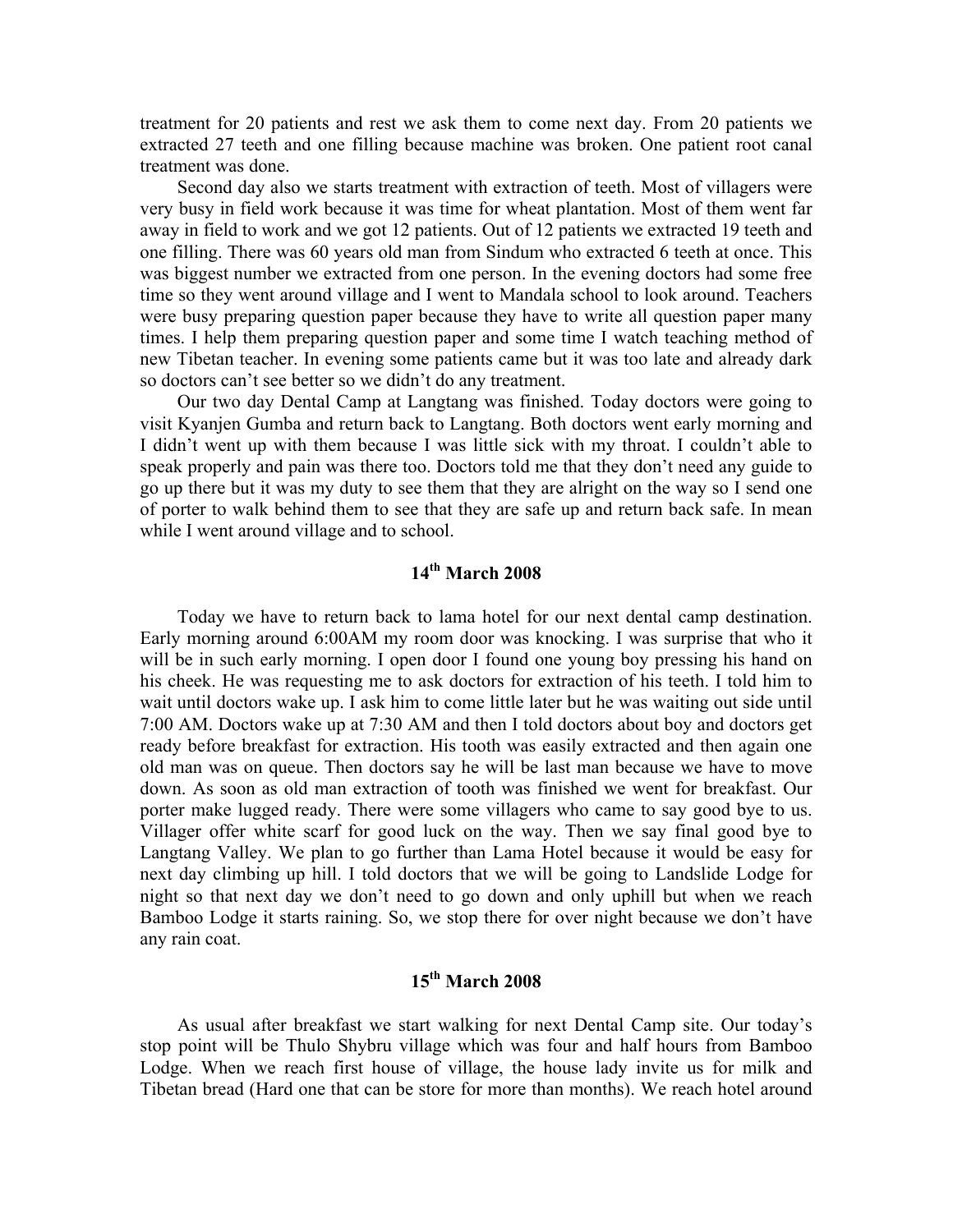1:30 PM and took whole day rest because day before we walked long way from Langtang to Bamboo directly. At 3:30 PM Doctors were tried of staying like that so, we prepare place for Dental treatment. We hired one room which has big windows from hotel owner for treatments. We start doing treatment for two patients. From these two patients we extracted six teeth. Then in evening we discuss for the further days to go.

## **16th March 2008**

 Today I was the last one to wake up. As other camp we did before, today also we plan to start treatment at 9:30 or 10:00 AM. After tea I prepare equipments for sterilizing. Today our first patients was little girl of 13 years old. We extract her front tooth because there were two teeth at same place. We got 16 patients; out of them we extracted 24 teeth. From the total patients 14 were women and 4 were man. In this village also we distributes tooth brushes to children and some adults. I gather some children from Village and teach them how to brush teeth daily and why it is important to brush teeth after every meal. There were some patients who were not talking with hotel owner where we stayed so they didn't come for treatment but this was not our mistake, if they need something then they have to give something.

 In evening I discuss with Doctors about next day trek. Dr. Agnes was little bit nervous that whether she can cross the Gosaikunda or not. She was not sure whether to move uphill or return. Later I talk with Dr. Dathe and I told him that if she is not ready to go further then Dr. Dathe can go on with me and Dr. Agnes can go down to Dunche with one of our porter. But Dr. Dathe says if we go, we go together and if we return then we return together. Later I told Dr. Agnes that we will go up to Gosaikunda then we decide whether to come down or move further. She agreed with me.

#### **17th March 2008**

 In the morning everyone was ready for breakfast. Dr. Agnes seems little stress. Later on I ask her why she is stress and she told me that she couldn't sleep last night because some one snored loudly. I and two porters slept next room to Dr. Agnes and I don't know who snored at night; it might be me or other two porters. Anyway I said sorry to doctor. We start walking up hills. Two porters and Dr. Dathe walked very fast and I couldn't see them but I was waiting for Dr. Agnes. I felt she is not feeling good and her face seems so stressed. I told Dr. Agnes that I will be always there with her and she doesn't need to worry we can walk slowly uphill and she can do it. After little bit later she makes herself comfortable and then I feel good as well. After one hour walking uphill there was small place for tea and we stop there and had cup of tea. There Doctors Agnes brought Tibetan cultural belt. After few minutes of stop we again move uphill. After one and half hour we reach top of hill named Phubrum Danda which was lunch place. There were two small hotels where we had lunch. Dalbhat was worst over there so I ate little bit. From this place our camp was one hour walk. We reach Sing Gomba around 2:00 PM. We went to small hotel at end of this place named Lhasa Hotel. After reaching there I show them rooms and arrange bucket of hot water for shower. Dr. Agnes went for rest at room and Dr. Dathe starts reading book so I don't have anything to do. There was other group staying at this hotel and they were playing football outside so I went to join them. It was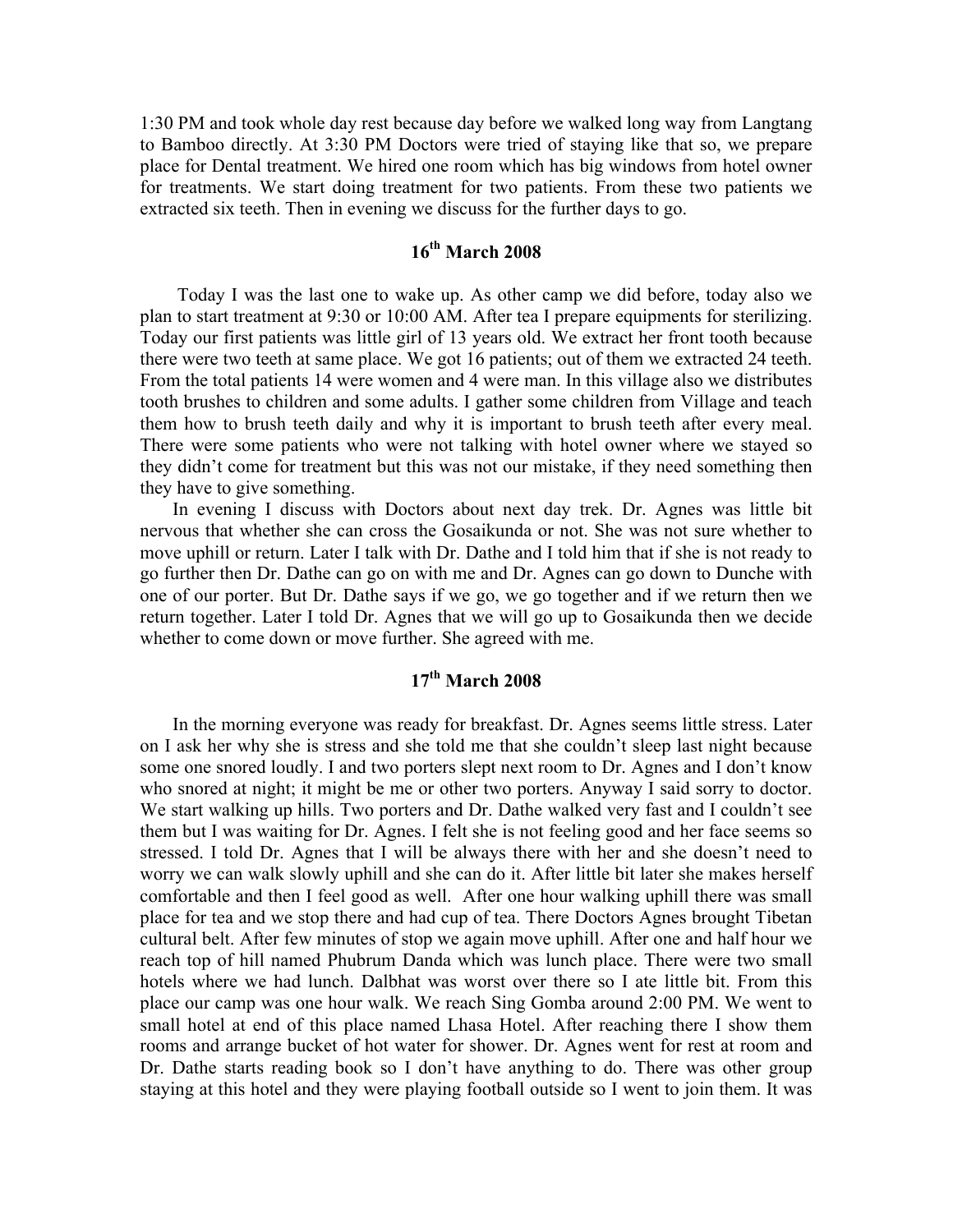great to play football with tennis ball which was very small and later on one of the other group Sherpa cut his leg with something. It was deep cut and we stop playing. I came inside and they were doing some treatment. Later evening I told doctors that if Dr. Agnes feels hard then tomorrow we will stop at Laureybinayak but we will see until we reach there.

#### **18th March 2008**

 After normal task, we start our day around 7:30 AM. Today Dr. Agnes seems much better then before. Up to cholongpati the way was not much uphill but from there it was stiff uphill to Buddha Temple. We reach tea place after one and half hours walking where we stop for tea and took some rest. Then again we start walking uphill. We reach Laureybinayak 11:30AM and it was so early so we plan to go to Gosaikunda. After talking lunch at hotel Maya we move further to Gosaikunda. We reach Gosaikunda around 4:00PM and as soon as we enter hotel it starts snowing out side heavily. While on the way we saw both two small lakes were frozen at this time as well. After few minutes outside Gosaikunda was cover with white snow everywhere. Everything was cover with white snow no other color was seen. Snow was continued until we went to bed. Before that I told doctors that if it snows whole night then we will not go further tomorrow. Before doctors went to sleep I told them that we are not moving tomorrow so wake up little late. We all went for bed with three blankets.

#### **19th March 2008**

 I was first one to wake up at this hotel because I was little curious to know how much was snow outside. When I wake up it was 6:30AM and I saw some group moving further. Then after few minutes I saw some friend of mine where also coming with some guests and they were also moving further. More than fifteen people were moving further and I thought that now the way will be open easily if we walked little bit later and after them. I went inside and wake up Dr. Dathe and porters. First I asked our porters that they can go further or not but they said they can go. So, we took our breakfast very fast and prepared everything and start walking. First few steps into snow were interesting but later on every step becomes very hard and tireless. Every hill was likes Mt. Everest to us. We climb one and another will be seen to be climb. After walking two hours we reach Laureybina Pass which was around 4630m and we thought of talking picture at pass but it was so windy that we couldn't even stop for second. We move down faster and there was big rock we hide ourselves there for some rest. Then moving down was horrible. The place seems so near but never reach there. After one hour walking down there was tea shop where we stop and had tea.

 The way from Gosaikunda to Ghopte was nearly 7 hours but scenery on the way was unforgettable. So beautiful mountains all around and those frozen lake seems like round ground. From the tea shop we still have to go down more one and half hours for lunch at Phedi. When we look from tea shop; Phedi look very near but while walking it always run away from us and never reach there. Finally we were able to reach Phedi where we took lunch. Now the remaining trail was up and down with very difficult way. After taking Dalbhat we start moving forward to our last point. I send one porter ahead to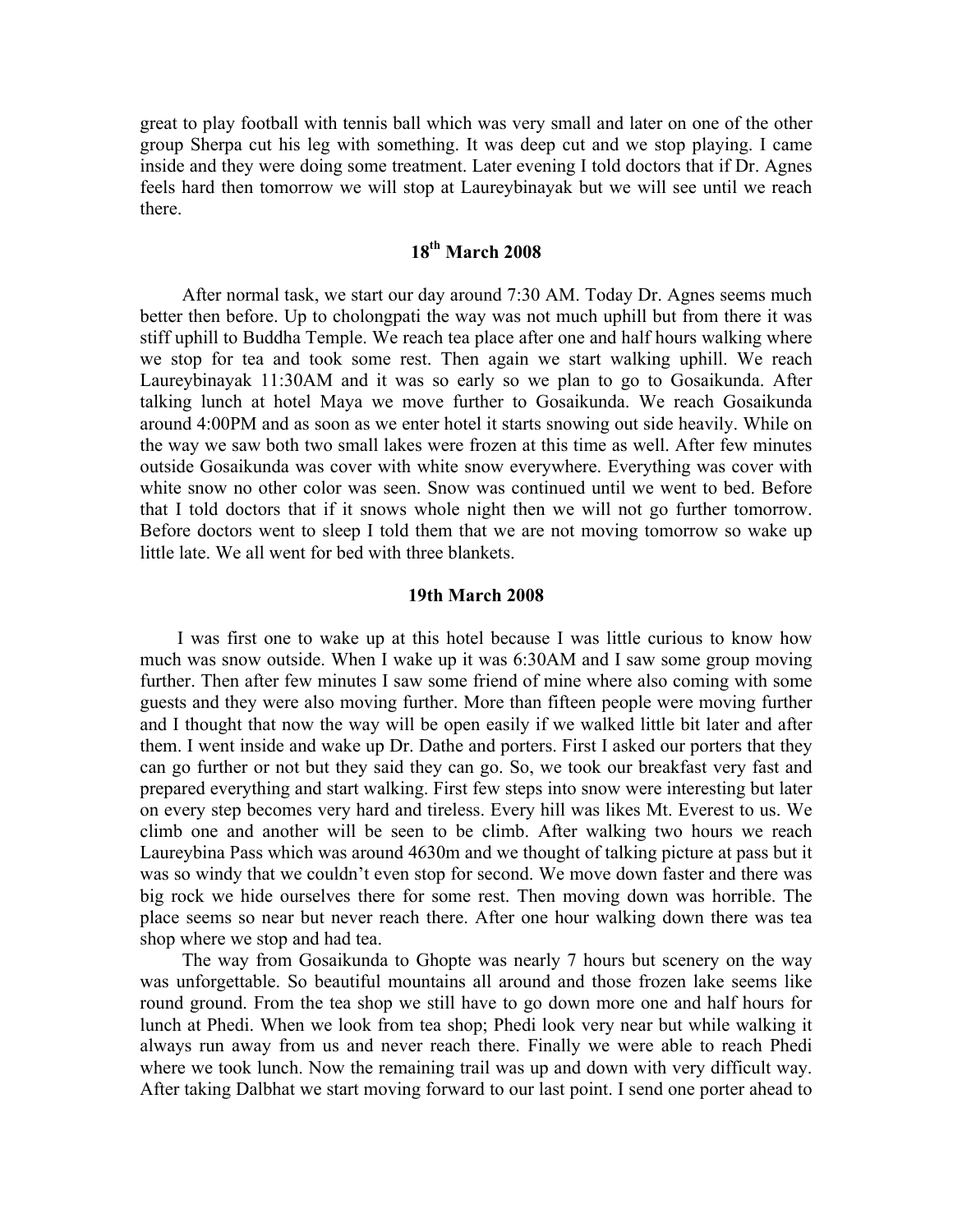book room at Ghopte because there are only two hotels which are also not so good. I was so tried and don't feel like walking. I always walked beside Dr. Agnes to guide her because she was walking so slowly and I don't want her to be hurt on the way. Finally around 4:00PM we arrived at Ghopte. Both the hotel was full up with Guests.

 After dinner we all went to sleep and I was given small room near to guest room which was so windy and not good bed. They gave me two blankets but it was so short that if I cover upper part then legs don't cover and if I cover legs then upper was without blankets. So, then I separate two blankets and one I cover down part and one I cover upper part. My room was so windy that I couldn't sleep whole night and I was nearly frozen. Then I took out all my clothes and wear it and then went inside Blanket. Finally in morning time when windy was stop I was able to sleep for some times.

# **20th, 21st and 22nd March 2008**

 From Ghopte we can easily see Tharepati which was at top of hill and seems far away. Early morning we wake up and the days were very clear and hurry for breakfast and ready for walking. Dr. Dathe went with porters and we didn't saw him walking so I and Dr. Agnes wait for him but little later we came to know that he already went away. So, we follow the trail as well. The trail was always up and down and very slippery because of melted snow. After walking two and half hours we were finally reach Tharepati where we met Dr. Dathe and our porters. At Tharepati we took tea and then I send porters first to order Dalbhat at Morgan Goat. Then I walked with doctors and after one and forty five minutes we reach lunch place. From lunch place we have to go down all the way to Kutumsang village. After walking two hours we reach Kutumsang and we camp there. Later evening I brought one Kukuri (Gorkha soldier knife) and I brought two Tibetan guitars for Dr. Agnes. If she buys herself then price will be much higher so she asks me to buy it for her.

Today  $21<sup>st</sup>$  march 2008, our camp will be at Chisopani which will be seven hours long walk. I have been to Kutumsang and not further to Chisopani so I don't know the proper way. First we have to climb up hill then we have to go down to Gulbhanjyang. Then again we have to climb next hill and again go down and finally we again climb up last hill to Chisopani. We reach Chisopani around 4:00PM and stop there.

Later in evening I went around village for search of Laxmi who was logo in our Nepal Kinder Hilfe e.V. Later on I found out that she was grand daughter of Hotel Dorje Lhakpa. I ask hotel owner about her and he told me that she stay two hour far away from Chisopani. I request him to call her and he was agree to call her next morning. Then I was waiting for next morning to come. Later in evening I ask some family background about the little girl Laxmi. Her grand father told me that she has one elder brother who is going school in Kathmandu with help of grand father but she is going government school in Chisopani. Now she is already in class five. Then I ask her grand father why she is not going in good school like her brother then he says that her father run away from home almost two months gone with other girl. Its means that Laxmi father left them alone and her grand father is helping other five children from their family members to go to school. So they were not in condition to send Laxmi to good school in Kathmandu. Her mother is house wife only and doing some normal farming near their home. Her grand mother has